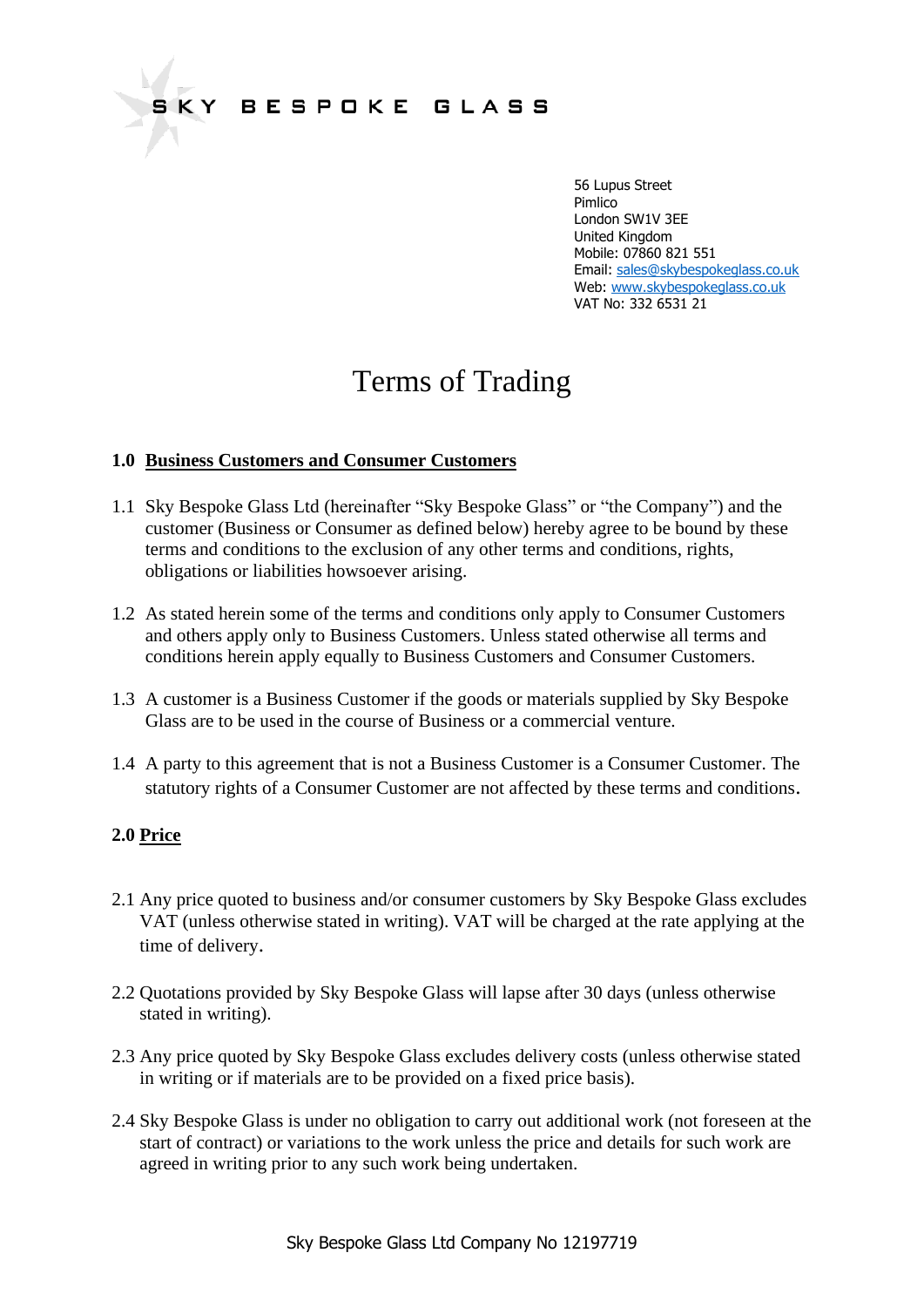

- 2.5 Unless agreed otherwise in writing Sky Bespoke Glass shall charge a reasonable rate for additional work or variations, where the additional work or variation is:
- 2.5.1 necessary (in the opinion of Sky Bespoke Glass); or
- 2.5.2 carried out at the request of the customer.
- 2.6 However, the rate (including the price of goods) may be higher than that used in the quote and must be agreed with the customer before commencing those works.
- 2.7 For Business Customers Only:
- 2.7.1 Unless otherwise stated, the price quoted by Sky Bespoke Glass is an illustrative estimate only and the price charged will be our price current at the time of delivery.
- 2.7.2 Rates of tax and duties on the goods will be those applying at the time of delivery.
- 2.7.3 At any time before delivery, Sky Bespoke Glass may adjust the price to reflect any increase in the cost of supplying goods or performing the work (or any variation to the work).
- 2.8 For VAT exempt Building
- 2.8.1 When claiming exempt VAT status, the customer is required to provide a valid copy of the Planning Approval Notice and written confirmation that the building is VAT exempt.
- 2.8.2 Should this documentary evidence not be acceptable by HMRC at a later inspection date, Sky Bespoke Glass reserves the right to retrospectively recover VAT, even if a final account Certificate has been signed.

# **3.0 Delivery**

- 3.1 All delivery, start and finish times provided by Sky Bespoke Glass are estimates only and time will not be of the essence.
- 3.2 If the Customer accepts delivery of the goods or allows commencement or continuation of the work after the estimated delivery time, it may not terminate and will have no claim against Sky Bespoke Glass for any damages or delay (including any direct or indirect or consequential loss).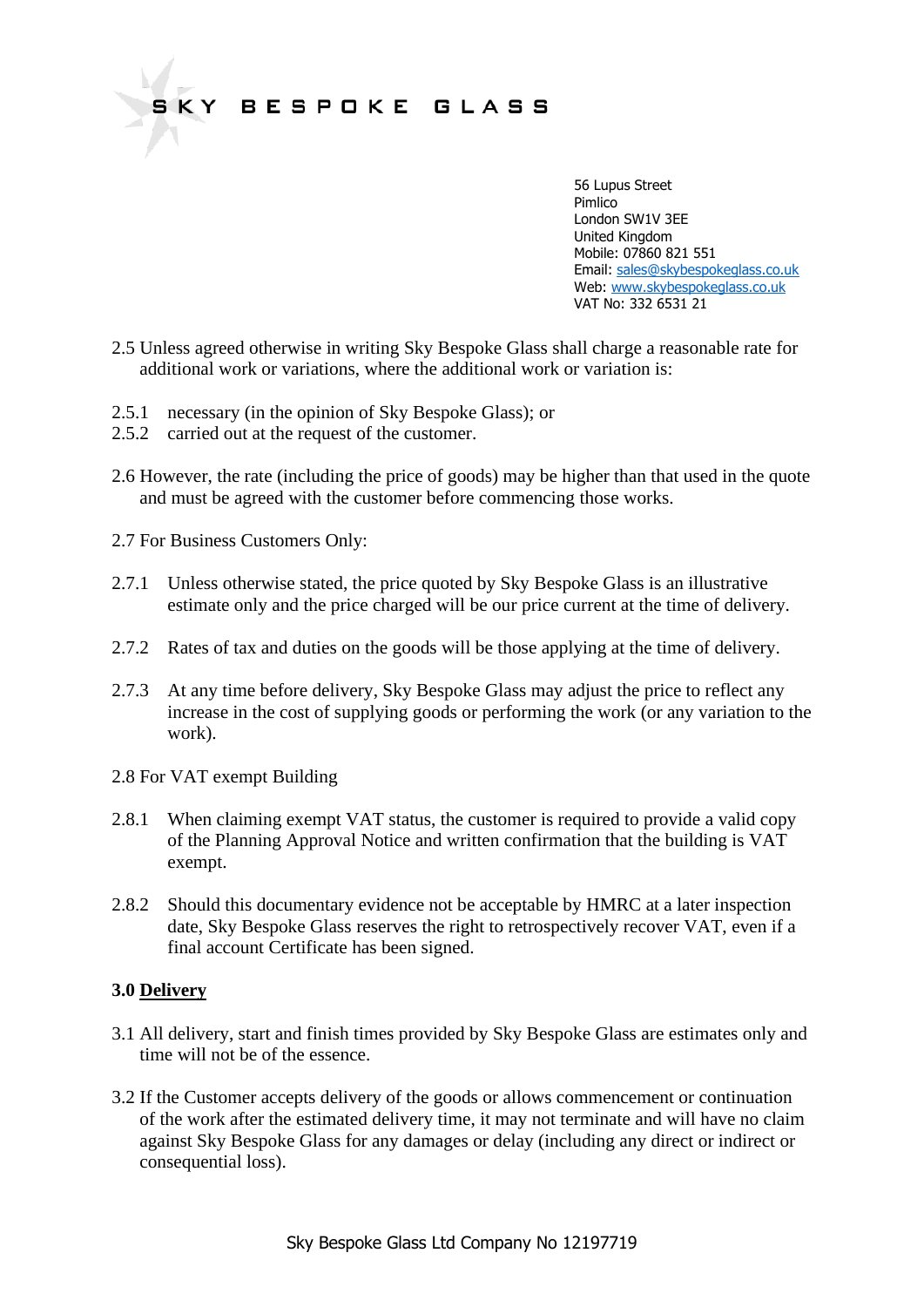56 Lupus Street e de la provincia de la provincia de la provincia de la provincia de la provincia de la provincia de la provin London SW1V 3EE United Kingdom Mobile: 07860 821 551 Email: [sales@skybespokeglass.co.uk](mailto:sales@skybespokeglass.co.uk) Web: [www.skybespokeglass.co.uk](http://www.skybespokeglass.co.uk/) VAT No: 332 6531 21

- 3.3 Sky Bespoke Glass may deliver the goods in separate instalments. Each instalment is treated as a separate contract under these terms.
- 3.4 Sky Bespoke Glass may at its absolute discretion carry out the work in stages. Each stage is treated under a separate contract under these terms.
- 3.5 Sky Bespoke Glass may require the Customer to carry out preparatory work before delivery or fixing works. The customer must ensure that people and property are adequately protected in order to comply with any relevant safety regulations. Such Provisions must be undertaken at the expense of the customer and prior to delivery of the anticipated work.
- 3.6 Sky Bespoke Glass may decline to deliver or carry out the work if it believes that it would be unsafe, unlawful or unreasonably difficult to do so, or if the customer has failed to comply with the clause above.
- 3.7 Where Sky Bespoke Glass agrees to deliver goods on a supply only basis, such delivery shall only be to the public access point of the delivery address and the Customer is responsible for any off-loading and/or distribution around site, unless expressly agreed in writing otherwise.
- 3.8 Where Sky Bespoke Glass agrees to install materials or goods the price quoted does not allow for craneage or mechanical handling unless expressly agreed in writing and identified in the quotation and/or estimate from Sky Bespoke Glass.
- 3.9 Sky Bespoke Glass may decline to deliver if the premises (or access to them) are unsuitable for its vehicles and the Customer will be liable for any losses incurred as a result.
- 3.10 Where Sky Bespoke Glass has already begun work and the Customer is in breach of any of the terms and conditions herein, Sky Bespoke Glass may by way of written notice terminate the contract and/or suspend its works and claim from the Customer its reasonable costs as a result.
- 3.11 Glass should be stored in dry conditions and out of direct sunlight, stacked upright in properly designed racks and fully supported in a manner which prevents the glass from sagging. In no circumstances should glass products ever be stored in the horizontal position. It should be stood on edge strips of wood, felt or other relatively soft material.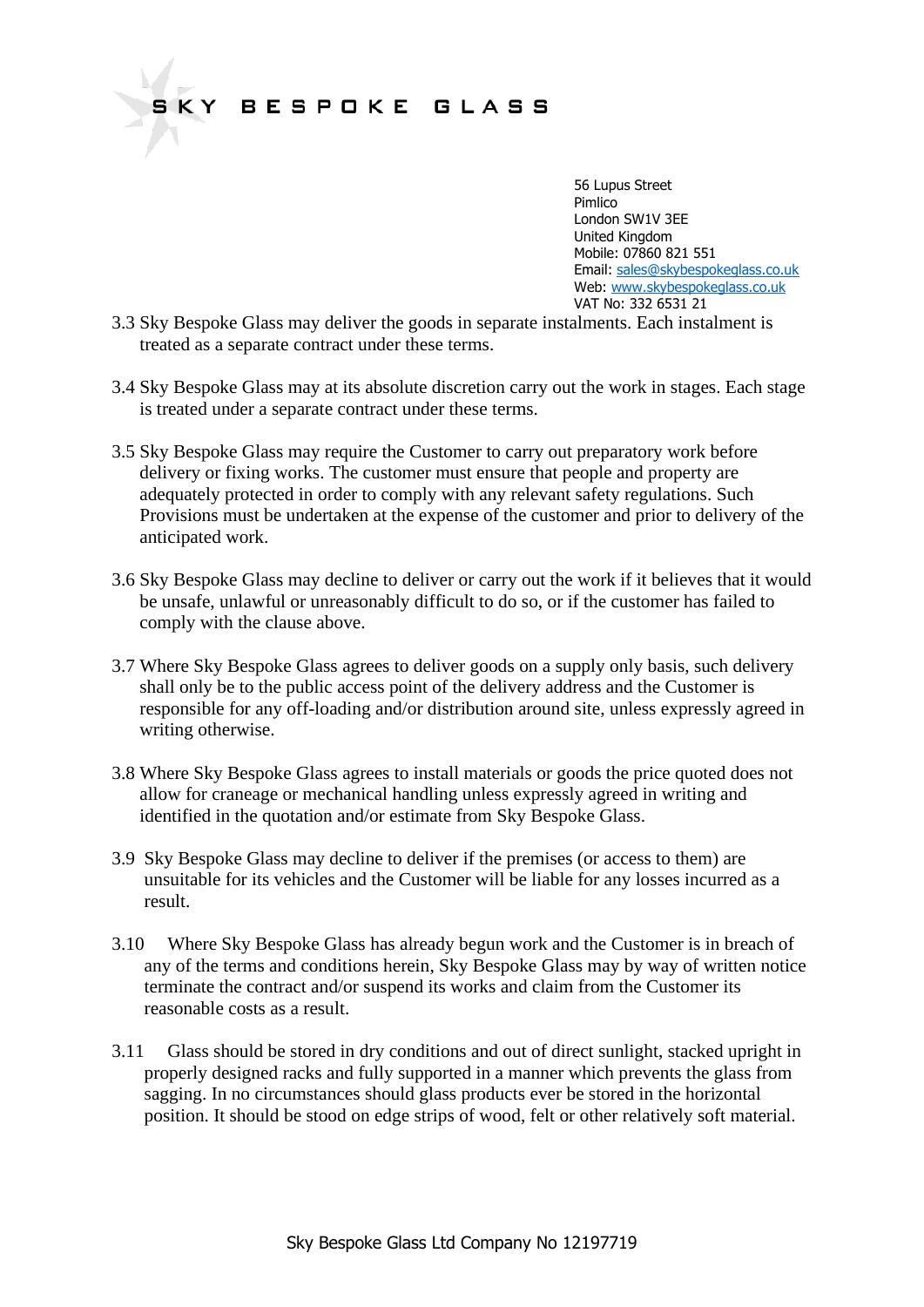56 Lupus Street e de la provincia de la provincia de la provincia de la provincia de la provincia de la provincia de la provin London SW1V 3EE United Kingdom Mobile: 07860 821 551 Email: [sales@skybespokeglass.co.uk](mailto:sales@skybespokeglass.co.uk) Web: [www.skybespokeglass.co.uk](http://www.skybespokeglass.co.uk/) VAT No: 332 6531 21

- 3.12 Special care should be taken to protect the glass, especially the edges, from impact damage (knocks, abrasions and excessive local pressure).
- 3.13 Upon receipt and before glazing, each glass should be checked for damage.
- 3.14 Damaged glass should not be glazed. Water must not be allowed to reach the edges of stacked glass as it can be drawn between the plates by capillary action and cause damage.
- 3.15 The glass must be protected from site contamination such as welding, cementitious plaster products or adhesives.
- 3.16 When glass is stored or transported there should always be some kind of protector between glass surfaces to prevent transit damage. This should be appropriate to the product and sizes considered. It may for example, paper, rubber pads, or Lucite.
- 3.17 When moving glass and glass products around a site or factory, whether by forklift crane or other mechanical means, always bear in mind that glass remains fragile and will be broken by rough handling. Particular care should be taken to ensure that the glass is properly fastened and secured to prevent it falling and to avoid any damage. Glass should always be handled by staff who have been properly trained in approved practice, considering good health and safety procedures.

# **4.0 Risks**

- 4.1 The customer is responsible and liable for all materials and goods from the time of delivery.
- 4.2 Delivery takes place either:
	- 4.2.1 At Sky Bespoke Glass' premises (if goods are being collected and transported by or on behalf of the Customer); or
	- 4.2.2 At the Customers address or site (if Sky Bespoke Glass is arranging carriage or installation).
- 4.3 As Sky Bespoke Glass' products are very fragile the Customer must inspect the goods upon delivery.
- 4.4 If any goods are damaged or not delivered, the Customer must inform the driver and mark any damage or shortage on the delivery note and return any damaged goods on the delivery vehicle.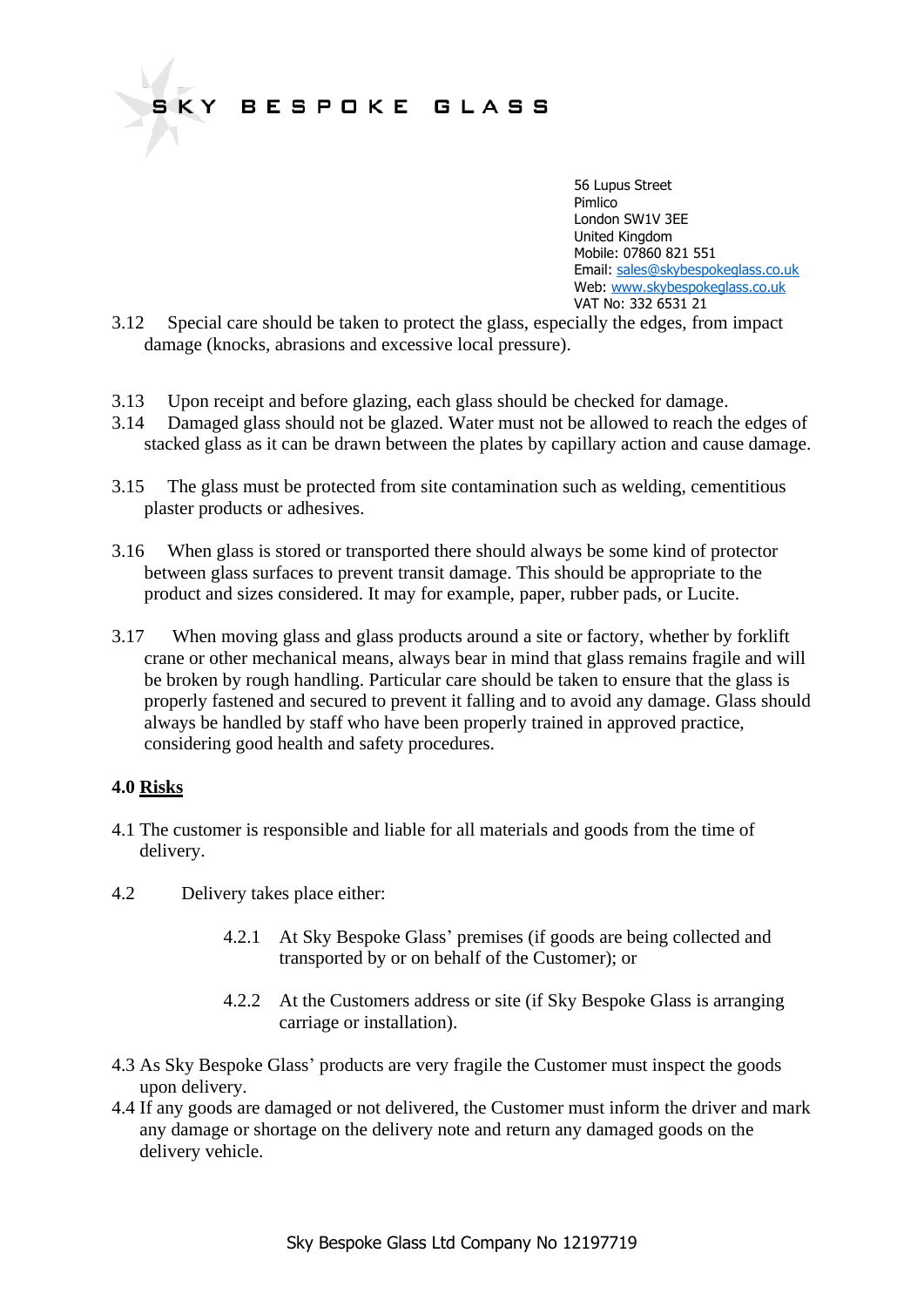56 Lupus Street e de la provincia de la provincia de la provincia de la provincia de la provincia de la provincia de la provin London SW1V 3EE United Kingdom Mobile: 07860 821 551 Email: [sales@skybespokeglass.co.uk](mailto:sales@skybespokeglass.co.uk) Web: [www.skybespokeglass.co.uk](http://www.skybespokeglass.co.uk/) VAT No: 332 6531 21

- 4.5 Sky Bespoke Glass will not be responsible for any shortage or damage that is not advised by the Customer as set out below:
	- 4.5.1 Delivery notes should be both signed and printed clearly at the time of receipt.
	- 4.5.2 Signing for materials delivered as "unchecked" will be deemed to be acceptance by the customer that the goods are not damaged and correct.
	- 4.5.3 Materials stored at a place of delivery or handled or forwarded by post or another courier will be solely the Customers responsibility and Sky Bespoke Glass will not be held responsible for damage of any kind.
- 4.6 Sky Bespoke Glass is required to handle any glass (or other goods) when delivering or carrying out work and it will do so at the Customer's risk.

## **5.0 Payment Terms**

- 5.1 Sky Bespoke Glass' debts are insured through Creditsafe UK. Exclusions to this protection include local Government, charities, and private individuals. Where a customer falls within one of these exclusions or if Sky Bespoke Glass is unable to obtain insurance cover for a customer, the following payment terms will apply:
	- 5.1.1 For Local Government, Charity and Private Individuals orders under the value of £1,500.00 (excluding VAT) payment in full must be made in advance of any work commencing.
	- 5.1.2 For Local Government, Charity and Private Individuals orders over £1,500.00 (excluding VAT) payment is due as follows:
		- i) 50% of the order value to be received before work of any kind commences; and
		- ii) 40% of the order value to be received by way of cleared funds 5 working days prior to delivery or installation of any materials to site.
		- iii) 10% of the order value to be received by way of cleared funds 5 working days after delivery of materials to site.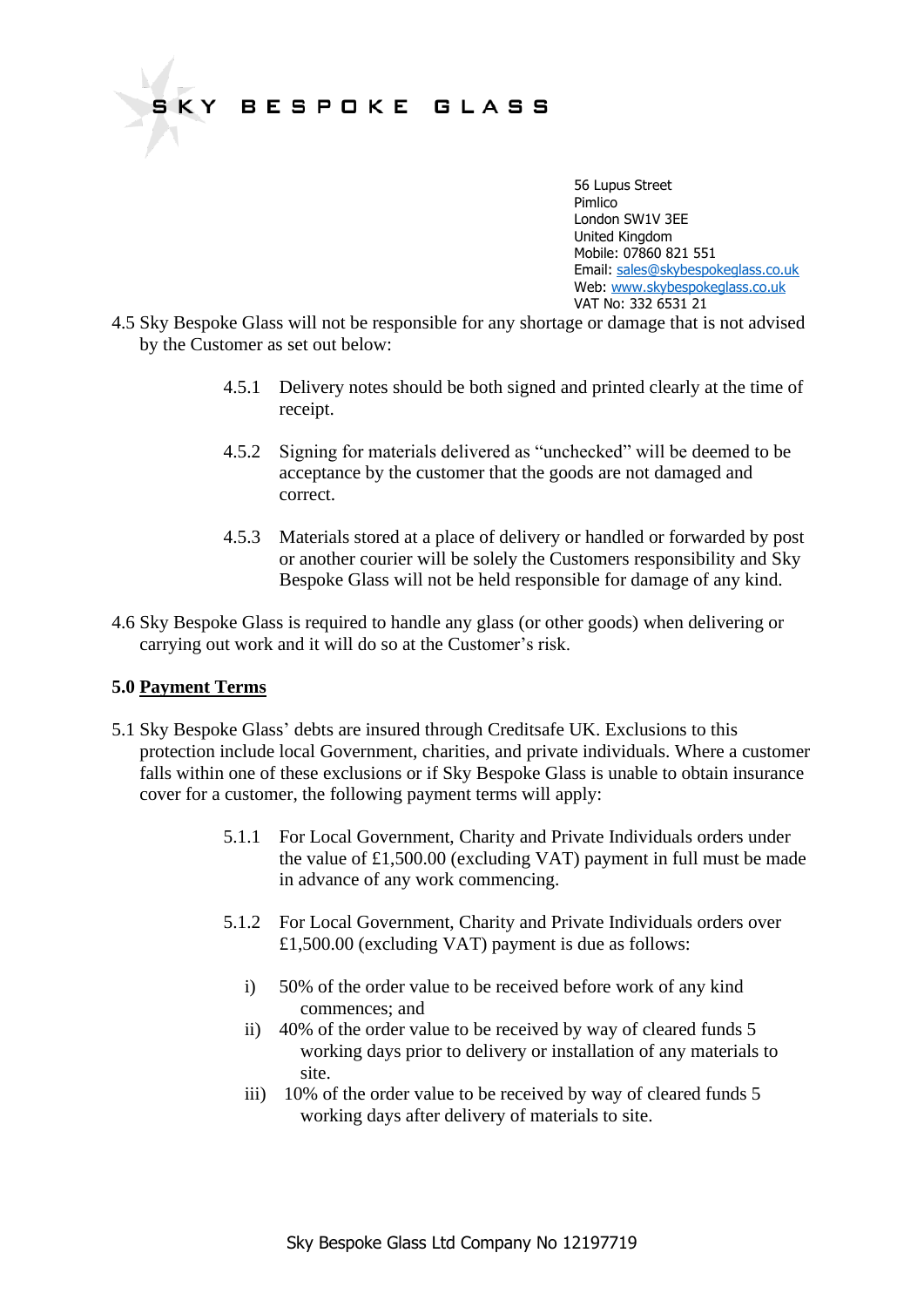56 Lupus Street e de la provincia de la provincia de la provincia de la provincia de la provincia de la provincia de la provin London SW1V 3EE United Kingdom Mobile: 07860 821 551 Email: [sales@skybespokeglass.co.uk](mailto:sales@skybespokeglass.co.uk) Web: [www.skybespokeglass.co.uk](http://www.skybespokeglass.co.uk/) VAT No: 332 6531 21

- 5.2 For Business Customers with an approved UK Credit Account payment is due on the day an application or invoice is submitted by Sky Bespoke Glass and the final date for payment is 30 days after the due date.
- 5.3 If any Customer fails to pay in full any amount due Sky bespoke Glass may:
	- 5.3.1 Suspend all or part of the works and claim damages as a result;
	- 5.3.2 Notwithstanding the other rights to determine set out herein terminate or cancel future deliveries or outstanding work;
	- 5.3.3 Cancel any discount offered;
	- 5.3.4 Charge interest at a rate equivalent to that under the late payment of Commercial Debts (interest) Act 1998 as follows;
		- a. Calculated 5% above Bank of England interest base rate (on a daily basis) from the due date until payment is made in full;
		- b. Compounded on the first day of each calendar month; and before and after any judgment until payment is made in full (unless the court orders otherwise)
- 5.4 For Business Customers with an approved UK Credit Account, Sky Bespoke Glass may at its absolute discretion withdraw or reduce any credit and/or bring forward the due date and/or final date for payment at any time.
- 5.5 No Customer has any right to offset or counterclaim against any amount due to Sky Bespoke Glass under this or any other Contract between Sky Bespoke Glass and the Customer.
- 5.6 When money is owed to Sky Bespoke Glass by a Customer, Sky Bespoke Glass has the right to keep any of the Customer's property held until payment is made in full (a lien);
- 5.7 The Customer shall indemnify in full and hold harmless Sky Bespoke Glass from all expenses and losses Sky Bespoke Glass may incur (directly or indirectly and including finance costs or legal costs on a full indemnity basis) following any breach by the customer of any obligation under this contract.

## **6.0 Title**

6.1 Statutory consumer rights are unaffected by this contract.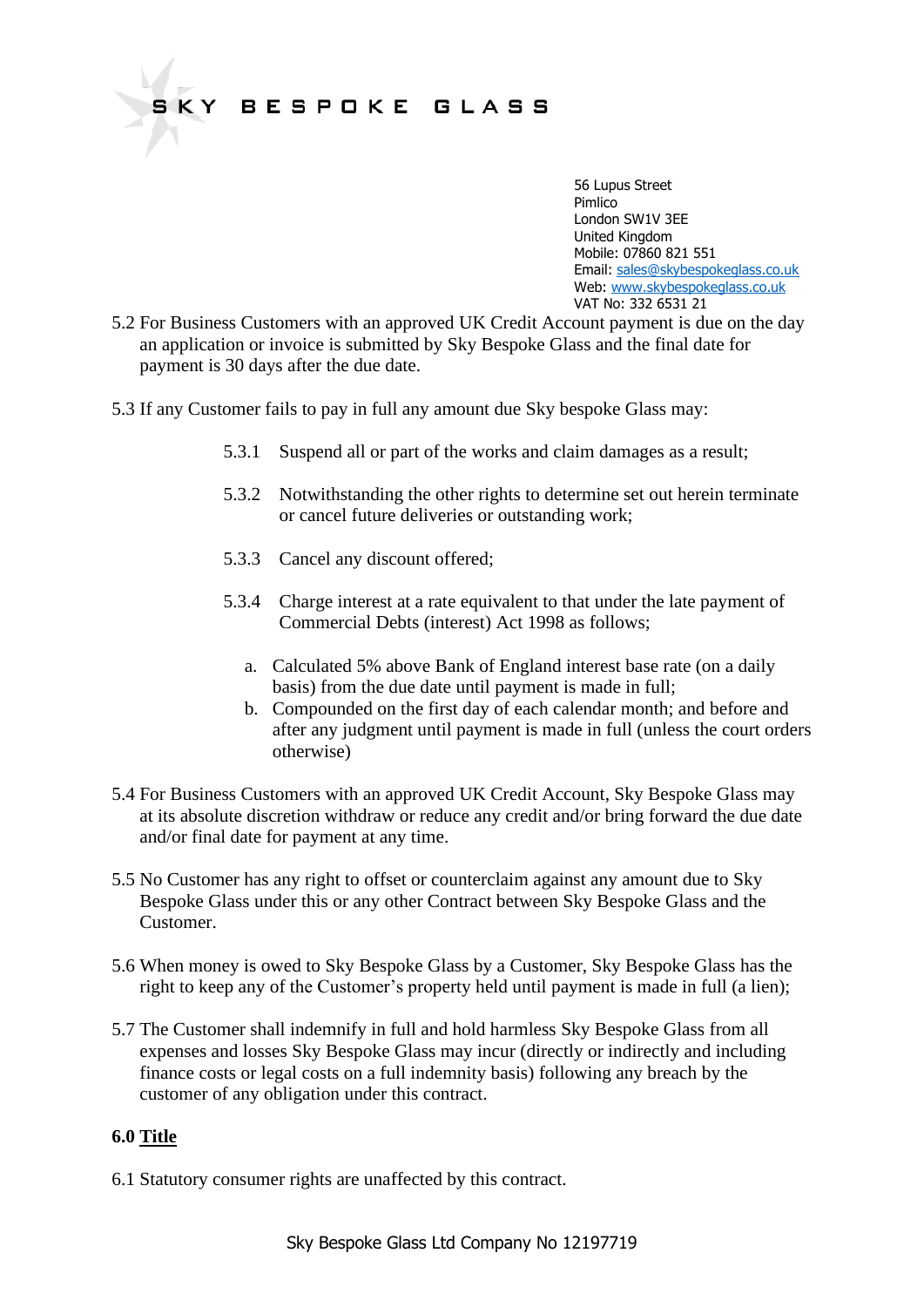

- 6.2 For Business Customers only until all debts to Sky Bespoke Glass are paid in full the Customer:
	- 6.2.1 accepts that all goods and materials supplied by Sky Bespoke Glass remain the property of Sky Bespoke Glass;
	- 6.2.2 shall store all goods and materials so that they are clearly identifiable as Sky Bespoke Glass' property;
	- 6.2.3 shall take out and /or maintain all risk insurance for all goods and materials provided or supplied by Sky Bespoke Glass and hold the policy on trust for Sky Bespoke Glass;
	- 6.2.4 may use the goods and sell them in the ordinary course of business but not if:
		- a. Sky Bespoke Glass revokes that right (by notice in writing); or
		- b. The Customer becomes insolvent.
- 6.3 The Customer must inform Sky Bespoke Glass in writing immediately if it becomes insolvent or believes it is likely to become insolvent.
- 6.4 The Customer shall allow Sky Bespoke Glass unfettered access to remove goods where the Customer's right to use and/or sell the goods end under this Contract or otherwise.
- 6.5 Upon providing reasonable prior notice Sky Bespoke Glass has permission to enter any premises at any time where it's goods are stored:
	- 6.5.1 to inspect the goods; and
	- 6.5.2 if the customer's right to use and/or sell the goods has ended Sky Bespoke Glass may remove the goods using reasonable force if necessary.
- 6.6 Notwithstanding its retention of title to any goods Sky Bespoke Glass has the right to take legal action to recover the price of goods supplied should payment not be made under this contract.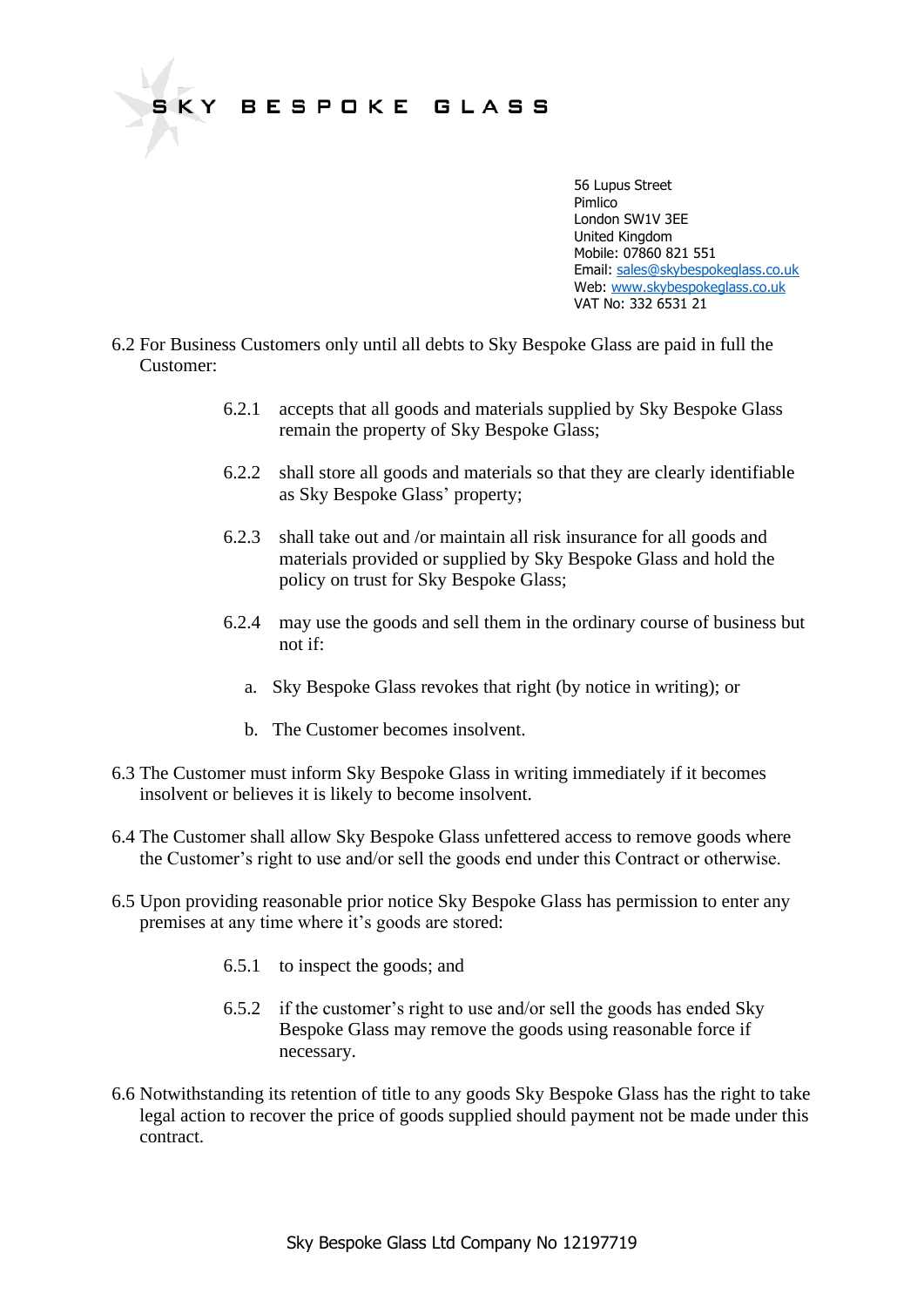

6.7 The Customer is not an agent to Sky Bespoke Glass and has no authority to make any contract on behalf of Sky Bespoke Glass or in its name.

## **7.0 Warranty**

- 7.1 Sky Bespoke Glass warrants to the Customer that:
	- 7.1.1 the goods supplied comply with the description on the quotation and order form
	- 7.1.2 the goods are free from material defect at the time of delivery; and quality of the goods and their fitness for any purpose.
- 7.2 Sky Bespoke Glass will not be responsible for any design work unless otherwise agreed in writing.
- 7.3 Where Sky Bespoke Glass undertakes design work, it is undertaken on the basis that the Company will act with reasonable skill and care and be judged against the average competent contractor operating within the glass industry and with the knowledge and experience that the average contractor would have at the time of delivery or installation.
- 7.4 If the customer believes that goods or services are defective in material or workmanship, it must:
- 7.4.1 Inform Sky Bespoke Glass in writing immediately with full details; and
- 7.4.2 Allow Sky Bespoke Glass a reasonable time to investigate including any necessary access to inspect the goods or work.
- 7.5 If following investigations by Sky Bespoke Glass the goods are found to be defective in material or workmanship and the customer has complied with the above provisions to provide notice and details in full, Sky Bespoke Glass will at its absolute discretion, replace the goods or repair the defective goods or work or refund the price (or a reasonable proportion of the price).
- 7.6 Sky Bespoke Glass is not liable for any other loss or damage (including indirect or consequential loss, financial loss, loss of profits or loss of use) arising from the contract or the supply of goods or their use, even if it is negligent.
- 7.7 Sky Bespoke Glass is not liable for loss arising from third party failure to supply. Due to the fact many of the glass items and goods are manufactured to bespoke designs the